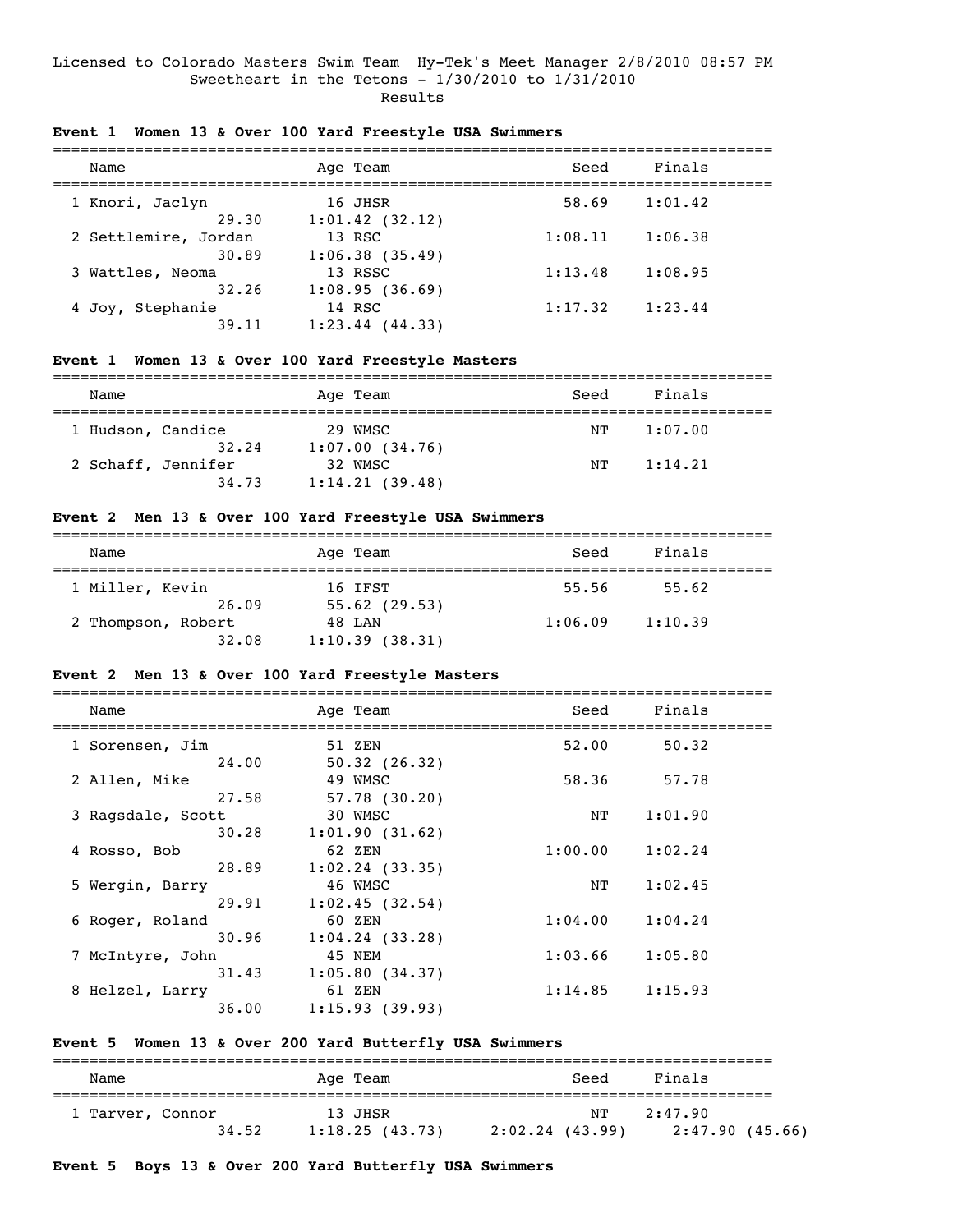| Name                                                                          | Age Team                                         | Seed                                                               | Finals  |              |
|-------------------------------------------------------------------------------|--------------------------------------------------|--------------------------------------------------------------------|---------|--------------|
| ===================================<br>-- Miller, Kevin<br>27.05              | 16 IFST                                          | ======================<br>2:46.13<br>57.72 (30.67) 1:29.27 (31.55) | DO      | DQ $(31.33)$ |
| Event 9 Women 18 & Over 50 Yard Butterfly Masters                             |                                                  |                                                                    |         |              |
| Name                                                                          | Age Team                                         | Seed                                                               | Finals  |              |
| 1 Morrison, Karen                                                             | =================<br>51 ZEN                      | ;===============================<br>31.85                          | 32.00   |              |
| 2 Schaff, Jennifer                                                            | 32 WMSC                                          | ΝT                                                                 | 36.98   |              |
| Event 10 Men 18 & Over 50 Yard Butterfly Masters                              |                                                  |                                                                    |         |              |
| Name                                                                          | Age Team                                         | Seed<br>====================================                       | Finals  |              |
| 1 Ragsdale, Scott                                                             | 30 WMSC                                          | NΤ                                                                 | 29.92   |              |
| 2 McCarthy, Stephen                                                           | 59 ZEN                                           | 30.40                                                              | 30.92   |              |
| 3 Wergin, Barry                                                               | 46 WMSC                                          | NΤ                                                                 | 32.53   |              |
| Event 13                                                                      | Women 13 & Over 100 Yard Backstroke USA Swimmers |                                                                    |         |              |
| Name                                                                          | Age Team                                         | Seed                                                               | Finals  |              |
| 1 Wigg, Maddy<br>32.58                                                        | 17 JHSR<br>1:07.46(34.88)                        | 1:04.58                                                            | 1:07.46 |              |
| 2 Bates, Claire<br>32.90                                                      | 16 JHSR<br>1:08.32(35.42)                        | 1:08.46                                                            | 1:08.32 |              |
| 3 Tarver, Connor<br>34.36                                                     | 13 JHSR<br>1:10.45(36.09)                        | 1:08.21                                                            | 1:10.45 |              |
| 4 Settlemire, Jordan<br>36.10                                                 | 13 RSC                                           | 1:17.07                                                            | 1:16.20 |              |
| 5 Wattles, Neoma                                                              | 1:16.20(40.10)<br>13 RSSC                        | 1:23.43                                                            | 1:21.73 |              |
| 39.61<br>6 Joy, Stephanie                                                     | 1:21.73(42.12)<br>14 RSC                         | 1:29.09                                                            | 1:35.42 |              |
| Event 14 Men 13 & Over 100 Yard Backstroke USA Swimmers                       |                                                  |                                                                    |         |              |
| Name                                                                          | Age Team                                         | Seed                                                               | Finals  |              |
| ================================<br>1 Thompson, Robert                        | 48 LAN                                           | ΝT                                                                 | 1:27.33 |              |
|                                                                               | $43.20$ $1:27.33$ $(44.13)$                      |                                                                    |         |              |
| Event 14 Men 13 & Over 100 Yard Backstroke Masters                            |                                                  |                                                                    |         |              |
| Name                                                                          | Age Team                                         | Seed                                                               | Finals  |              |
| 1 Ragsdale, Scott<br>37.59                                                    | 30 WMSC<br>1:15.53(37.94)                        | NΤ                                                                 | 1:15.53 |              |
| Event 17 Women 13 & Over 200 Yard IM USA Swimmers                             |                                                  |                                                                    |         |              |
| Name                                                                          | Age Team                                         | Seed                                                               | Finals  |              |
| 1 Wigg, Maddy                                                                 | 17 JHSR                                          | 2:17.48                                                            | 2:29.27 |              |
| 30.70<br>2 Settlemire, Jordan                                                 | 13 RSC                                           | 1:09.02 (38.32) 1:52.42 (43.40) 2:29.27 (36.85)<br>2:49.32 2:48.56 |         |              |
| 35.45                                                                         |                                                  | 1:18.25 (42.80) 2:07.33 (49.08) 2:48.56 (41.23)                    |         |              |
| Event 21 Women 13 & Over 100 Yard Breaststroke USA Swimmers<br>-------------- |                                                  |                                                                    |         |              |
| Name                                                                          | Age Team                                         | Seed                                                               | Finals  |              |

===============================================================================

| Name          | Age Team | Seed    | Finals  |
|---------------|----------|---------|---------|
| 1 Wigg, Maddy | 17 JHSR  | 1:12.65 | 1:17.80 |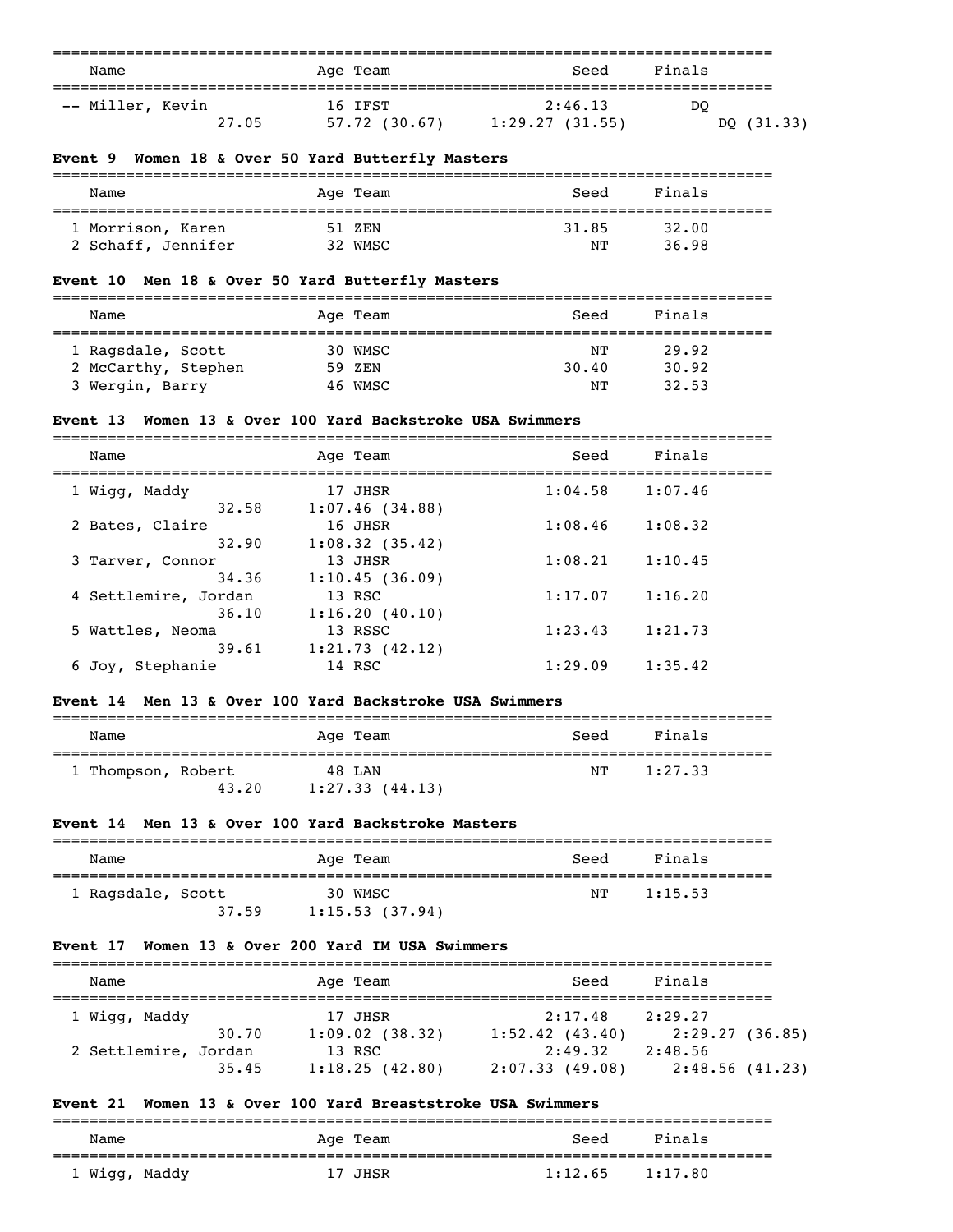| 37.24           | 1:17.80(40.56) |                     |  |
|-----------------|----------------|---------------------|--|
| 2 Bates, Claire | 16 JHSR        | $1:20.22$ $1:18.86$ |  |
| 37.39           | 1:18.86(41.47) |                     |  |
| 3 Knori, Jaclyn | 16 JHSR        | $1:27.05$ $1:25.15$ |  |
| 40.31           | 1:25.15(44.84) |                     |  |

## **Event 21 Women 13 & Over 100 Yard Breaststroke Masters**

| Name               |       | Age Team                  | Seed    | Finals  |
|--------------------|-------|---------------------------|---------|---------|
| 1 Schaff, Jennifer | 42.22 | 32 WMSC<br>1:29.29(47.07) | 1:31.29 | 1:29.29 |
| 2 Hudson, Candice  | 42.90 | 29 WMSC<br>1:29.73(46.83) | NТ      | 1:29.73 |

## **Event 22 Men 13 & Over 100 Yard Breaststroke USA Swimmers**

| Name               |       | Age Team                 | Seed    | Finals  |  |
|--------------------|-------|--------------------------|---------|---------|--|
| 1 Thompson, Robert | 42.44 | 48 LAN<br>1:30.30(47.86) | 1:26.95 | 1:30.30 |  |

## **Event 22 Men 13 & Over 100 Yard Breaststroke Masters**

| Name          |       | Age Team       | Seed    | Finals  |
|---------------|-------|----------------|---------|---------|
| 1 Rosso, Bob  |       | 62 ZEN         | 1:17.00 | 1:18.19 |
|               | 37.12 | 1:18.19(41.07) |         |         |
| 2 Bishop, Ray |       | 63 WMSC        | NТ      | 1:43.75 |
|               | 46.42 | 1:43.75(57.33) |         |         |

## **Event 23 Women 13 & Over 1650 Yard Freestyle USA Swimmers**

| Name             | Age Team                                                | Seed                  | Finals                                              |
|------------------|---------------------------------------------------------|-----------------------|-----------------------------------------------------|
| 1 Tarver, Connor | 13 JHSR                                                 | $21:17.59$ $20:30.29$ |                                                     |
|                  | $32.64$ 1:09.12 (36.48) 1:46.11 (36.99) 2:23.69 (37.58) |                       |                                                     |
| 3:00.77(37.08)   | $3:38.35$ (37.58) $4:15.86$ (37.51) $4:53.54$ (37.68)   |                       |                                                     |
| 5:31.28(37.74)   | $6:09.29$ (38.01) $6:46.62$ (37.33) 7:23.71 (37.09)     |                       |                                                     |
| 8:00.60(36.89)   | 8:38.05 (37.45) 9:15.25 (37.20) 9:52.57 (37.32)         |                       |                                                     |
| 10:30.28(37.71)  | 11:07.76(37.48)                                         | 11:44.98(37.22)       | 12:22.46(37.48)                                     |
| 13:00.16(37.70)  | 13:38.17(38.01)                                         | 14:15.76(37.59)       | 14:53.55(37.79)                                     |
| 15:31.10(37.55)  | 16:09.15(38.05)                                         | 16:47.12(37.97)       | 17:24.78(37.66)                                     |
| 18:01.74(36.96)  | 18:39.77(38.03)                                         | $19:17.42$ (37.65)    | 19:54.37(36.95)                                     |
| 20:30.29(35.92)  |                                                         |                       |                                                     |
| 2 Knori, Jaclyn  | 16 JHSR                                                 | $20:40.64$ $20:59.68$ |                                                     |
| 30.63            | 1:05.17(34.54)                                          |                       | $1:41.46$ (36.29) $2:18.82$ (37.36)                 |
| 2:55.81(36.99)   | 3:33.63(37.82)                                          |                       | $4:11.25(37.62)$ $4:48.61(37.36)$                   |
| 5:28.20(39.59)   |                                                         |                       | $6:06.88$ (38.68) $6:45.61$ (38.73) 7:24.88 (39.27) |
| 8:03.49(38.61)   | 8:42.06(38.57)                                          |                       | 9:20.03 (37.97) 9:58.98 (38.95)                     |
| 10:37.77(38.79)  | 11:16.74(38.97)                                         | 11:55.03(38.29)       | 12:32.13(37.10)                                     |
| 13:12.21(40.08)  | $13:50.69$ (38.48)                                      | 14:29.84(39.15)       | 15:08.58(38.74)                                     |
| 15:48.15(39.57)  | 16:27.80(39.65)                                         | 17:07.57(39.77)       | 17:46.55(38.98)                                     |
| 18:25.58(39.03)  | 19:04.57(38.99)                                         | 19:43.58(39.01)       | 20:22.41(38.83)                                     |
| 20:59.68(37.27)  |                                                         |                       |                                                     |
| 3 Roberts, Ali   | 14 IFST                                                 | 22:18.94 21:34.88     |                                                     |
| 4 Joy, Stephanie | 14 RSC                                                  | $27:43.76$ $27:51.19$ |                                                     |

# **Event 23 Women 13 & Over 1650 Yard Freestyle Masters**

| Name               | Age Team          | Seed              | Finals         |
|--------------------|-------------------|-------------------|----------------|
| 1 Concannon, Angie | 41 WMSC           | 21:27.87          | 21:51.27       |
| 32.73              | 1:09.33(36.60)    | $1:47.08$ (37.75) | 2:25.35(38.27) |
| 3:03.91(38.56)     | $3:42.63$ (38.72) | 4:20.59(37.96)    | 4:59.17(38.58) |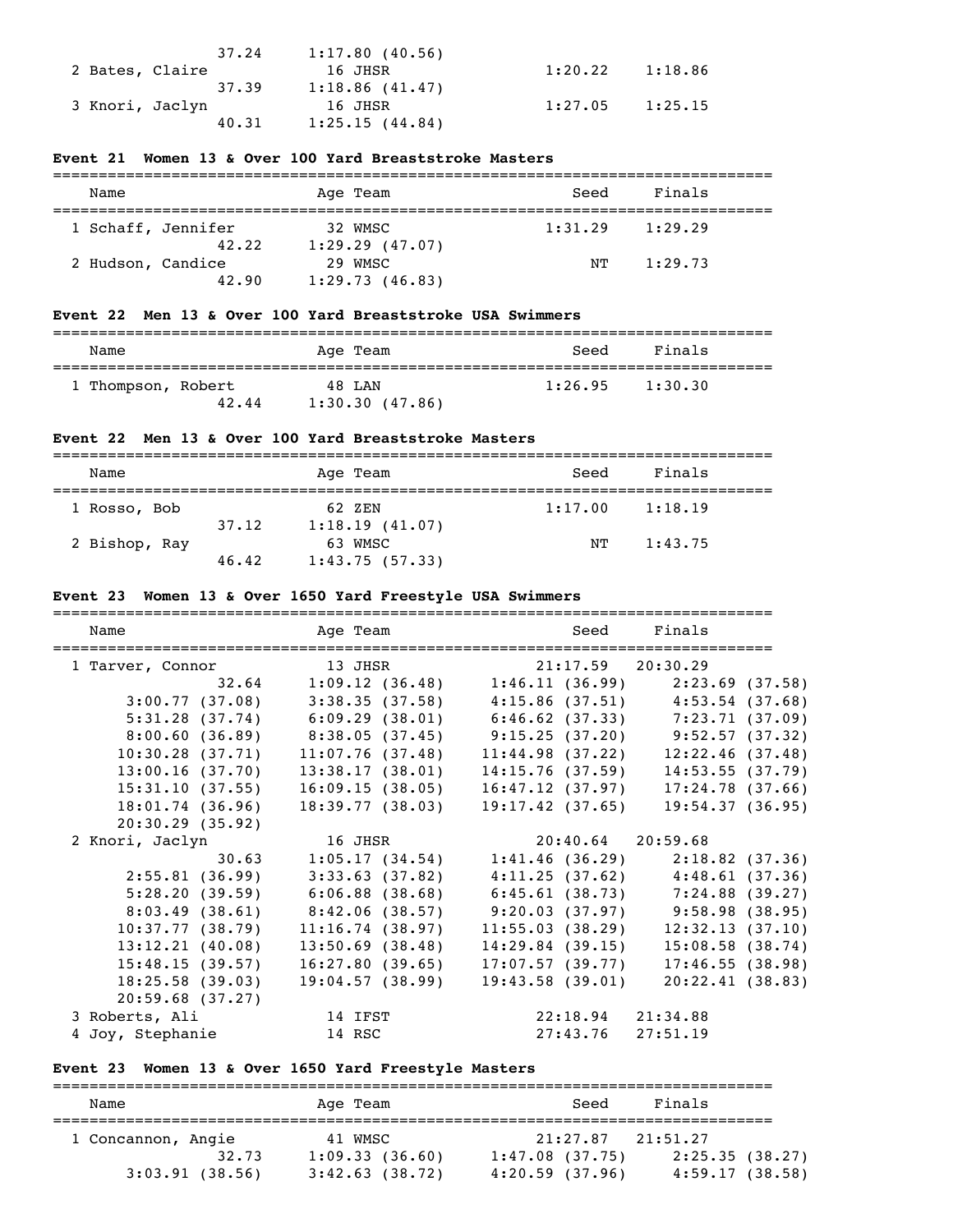| 5:38.24(39.07)  | 6:17.58(39.34)  | 6:57.10(39.52)     | 7:36.98 (39.88)    |  |
|-----------------|-----------------|--------------------|--------------------|--|
| 8:17.06(40.08)  | 8:57.02(39.96)  | $9:37.04$ (40.02)  | 10:17.77(40.73)    |  |
| 10:58.37(40.60) | 11:39.03(40.66) | $12:19.89$ (40.86) | $13:00.47$ (40.58) |  |
| 13:41.16(40.69) | 14:22.28(41.12) | 15:03.29(41.01)    | 15:44.38(41.09)    |  |
| 16:25.55(41.17) | 17:06.60(41.05) | $17:47.52$ (40.92) | 18:28.33(40.81)    |  |
| 19:09.01(40.68) | 19:50.11(41.10) | 20:30.96(40.85)    | 21:11.86(40.90)    |  |
| 21:51.27(39.41) |                 |                    |                    |  |

#### **Event 23 Boys 13 & Over 1650 Yard Freestyle USA Swimmers**

=============================================================================== Name **Age Team** Age Team Seed Finals ===============================================================================

| 1 Miller, Kevin     |       |                      | 16 IFST      |                      | 17:49.36 18:14.01  |  |
|---------------------|-------|----------------------|--------------|----------------------|--------------------|--|
|                     | 27.58 |                      | 58.91(31.33) | 1:30.83(31.92)       | 2:02.85(32.02)     |  |
| 2:34.92(32.07)      |       | $3:07.34$ (32.42)    |              | 3:40.65(33.31)       | 4:13.46(32.81)     |  |
| $4:46.82$ $(33.36)$ |       | 5:20.14(33.32)       |              | 5:53.57(33.43)       | 6:27.22(33.65)     |  |
| 7:00.87(33.65)      |       | $7:34.42$ (33.55)    |              | 8:08.60(34.18)       | 8:42.52(33.92)     |  |
| 9:16.30(33.78)      |       | 9:50.07(33.77)       |              | 10:23.83(33.76)      | 10:57.53(33.70)    |  |
| 11:31.27(33.74)     |       | 12:05.33(34.06)      |              | 12:39.12(33.79)      | 13:13.31(34.19)    |  |
| 13:46.96(33.65)     |       | $14:20.64$ (33.68)   |              | $14:54.98$ $(34.34)$ | 15:28.93(33.95)    |  |
| 16:02.37(33.44)     |       | $16:36.42$ $(34.05)$ |              | 17:10.16(33.74)      | $17:43.82$ (33.66) |  |
| 18:14.01(30.19)     |       |                      |              |                      |                    |  |

### **Event 23 Boys 13 & Over 1650 Yard Freestyle Masters**

===============================================================================

| Name              | Age Team | Seed                  | Finals   |  |
|-------------------|----------|-----------------------|----------|--|
| 1 McIntyre, John  | 45 NEM   | $21:30.47$ $24:22.13$ |          |  |
| 2 Chambers, Terry | 56 WMSC  | 22:33.56              | 24:38.19 |  |
| 3 Peacock, Brent  | 48 WMSC  | NT                    | 29:21.55 |  |

## **Event 24 Women 13 & Over 1000 Yard Freestyle USA Swimmers**

| Name            | Age Team | Finals<br>Seed |  |
|-----------------|----------|----------------|--|
|                 |          |                |  |
| 1 Knori, Jaclyn | 16 JHSR  | 12:32.13<br>NT |  |

===============================================================================

#### **Event 29 Women 13 & Over 200 Yard Freestyle USA Swimmers**

| Name                 | Age Team       | Seed              | Finals         |
|----------------------|----------------|-------------------|----------------|
| 1 Tarver, Connor     | 13 JHSR        | 2:07.21           | 2:11.94        |
| 30.48                | 1:04.11(33.63) | 1:38.35(34.24)    | 2:11.94(33.59) |
| 2 Knori, Jaclyn      | 16 JHSR        | 2:08.35           | 2:14.22        |
| 30.28                | 1:04.27(33.99) | 1:39.70(35.43)    | 2:14.22(34.52) |
| 3 Settlemire, Jordan | 13 RSC         | 2:30.03           | 2:32.73        |
| 4 Wattles, Neoma     | 13 RSSC        | 2:43.04           | 2:43.89        |
| 37.20                | 1:19.92(42.72) | 2:03.56(43.64)    | 2:43.89(40.33) |
| 5 Joy, Stephanie     | 14 RSC         | 2:54.43           | 2:53.06        |
| 38.81                | 1:23.96(45.15) | $2:09.68$ (45.72) | 2:53.06(43.38) |

## **Event 29 Women 13 & Over 200 Yard Freestyle Masters**

| Name               |       | Age Team       |                | Seed | Finals          |  |
|--------------------|-------|----------------|----------------|------|-----------------|--|
| 1 Hudson, Candice  |       | 29 WMSC        |                | NТ   | 2:38.01         |  |
|                    | 33.83 | 1:13.04(39.21) | 1:55.09(42.05) |      | 2:38.01 (42.92) |  |
| 2 Schaff, Jennifer |       | 32 WMSC        |                | NТ   | 2:52.39         |  |
|                    | 36.88 | 1:19.80(42.92) | 2:05.95(46.15) |      | 2:52.39(46.44)  |  |

## **Event 30 Men 13 & Over 200 Yard Freestyle USA Swimmers**

| Name             |  | Age Team | Seed | Finals  |
|------------------|--|----------|------|---------|
| Thompson, Robert |  | 48 LAN   | NТ   | 2:53.83 |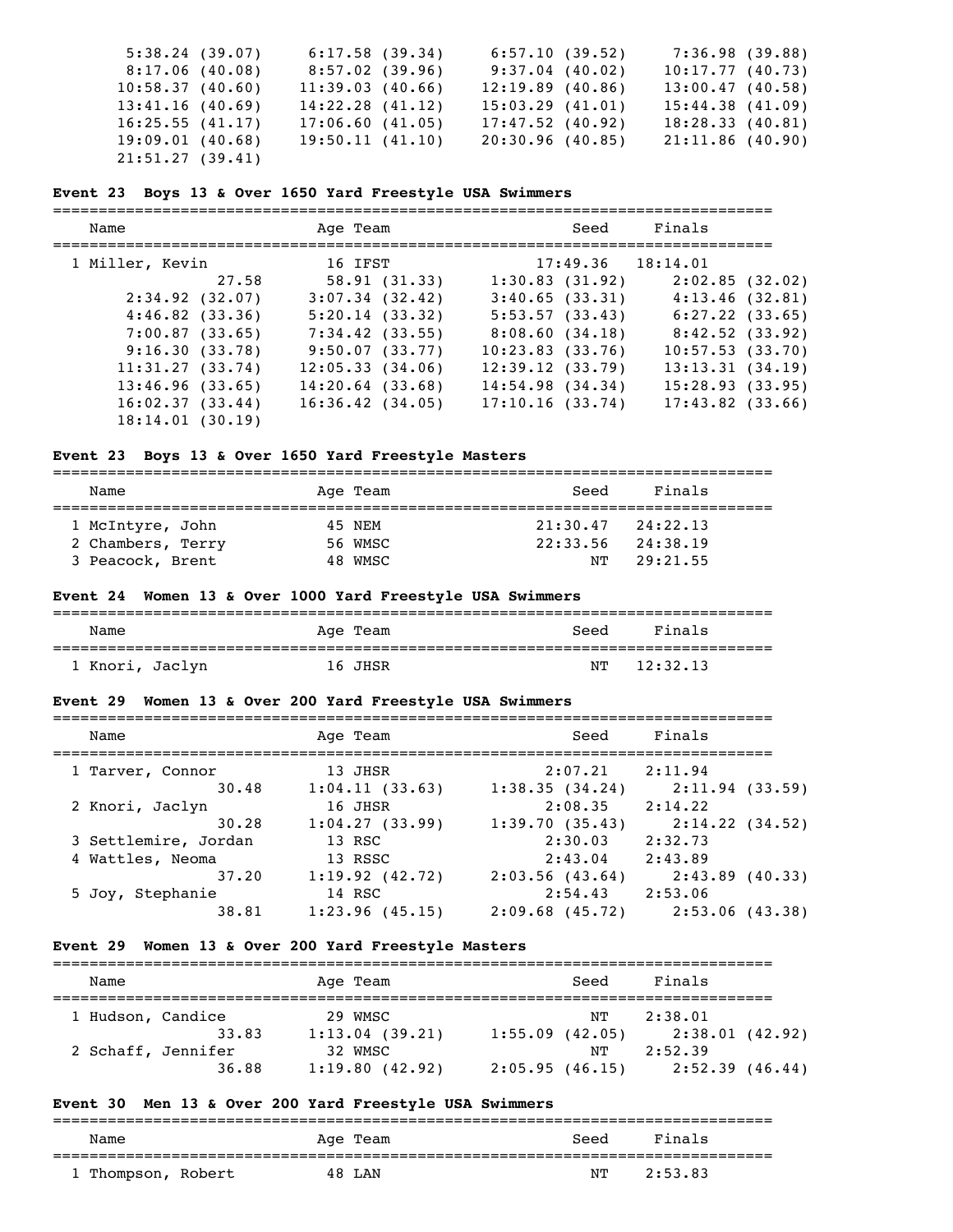#### **Event 30 Men 13 & Over 200 Yard Freestyle Masters**

| Name             | Age Team          | Seed             | Finals          |
|------------------|-------------------|------------------|-----------------|
| 1 McIntyre, John | 45 NEM            | NT               | 2:30.18         |
| 35.19            | $1:12.62$ (37.43) | 1:51.15(38.53)   | 2:30.18 (39.03) |
| 2 Peacock, Brent | 48 WMSC           | NТ               | 3:10.79         |
| 38.65            | $1:25.24$ (46.59) | 3:10.79(1:45.55) |                 |

#### **Event 33 Women 18 & Over 100 Yard IM Masters**

===============================================================================

| Name               |                      | Age Team            | Seed    | Finals  |  |
|--------------------|----------------------|---------------------|---------|---------|--|
| 1 Hudson, Candice  |                      | 29 WMSC             | NΤ      | 1:19.34 |  |
|                    | 38.84                | 1:19.34(40.50)      |         |         |  |
| 2 Turner, Jamie    |                      | 39 WMSC             | NΤ      | 1:21.24 |  |
|                    | 38.63                | $1:21.24$ $(42.61)$ |         |         |  |
| 3 Morrison, Karen  |                      | 51 ZEN              | 1:18.54 | 1:21.76 |  |
|                    | 34.98                | 1:21.76(46.78)      |         |         |  |
| 4 Schaff, Jennifer |                      | 32 WMSC             | NΤ      | 1:23.47 |  |
|                    | 39.62                | 1:23.47(43.85)      |         |         |  |
|                    | 5 Sundali, Alexandra | 52 ZEN              | NΤ      | 1:33.37 |  |
|                    | 46.55                | 1:33.37(46.82)      |         |         |  |
|                    |                      |                     |         |         |  |

#### **Event 34 Men 18 & Over 100 Yard IM Masters**

===============================================================================

| Name              |       | Age Team            | Seed    | Finals  |  |
|-------------------|-------|---------------------|---------|---------|--|
| 1 Ragsdale, Scott |       | 30 WMSC             | NΤ      | 1:08.99 |  |
|                   | 31.41 | 1:08.99(37.58)      |         |         |  |
| 2 Rosso, Bob      |       | 62 ZEN              | 1:09.00 | 1:11.34 |  |
|                   | 33.49 | 1:11.34(37.85)      |         |         |  |
| 3 Wergin, Barry   |       | 46 WMSC             | NΤ      | 1:20.02 |  |
|                   | 36.68 | $1:20.02$ $(43.34)$ |         |         |  |
| -- Allen, Mike    |       | 49 WMSC             | 1:09.22 | DO      |  |
|                   | 33.39 | DO (36.90)          |         |         |  |

#### **Event 37 Women 18 & Over 50 Yard Backstroke Masters**

| Name               | Age Team | Seed | Finals |
|--------------------|----------|------|--------|
|                    |          |      |        |
| 1 Hudson, Candice  | 29 WMSC  | NΤ   | 39.83  |
| 2 Turner, Jamie    | 39 WMSC  | NΤ   | 40.93  |
| 3 Schaff, Jennifer | 32 WMSC  | NΤ   | 41.29  |

#### **Event 38 Men 18 & Over 50 Yard Backstroke Masters**

| Name                |  | Age Team | Seed  | Finals |  |  |
|---------------------|--|----------|-------|--------|--|--|
| 1 McCarthy, Stephen |  | 59 ZEN   | 32.30 | 31.99  |  |  |
| 2 Ragsdale, Scott   |  | 30 WMSC  | NͲ    | 33.79  |  |  |
| 3 Roger, Roland     |  | 60 ZEN   | 36.00 | 35.47  |  |  |
| 4 Bishop, Ray       |  | 63 WMSC  | NΤ    | 44.67  |  |  |
| -- Allen, Mike      |  | 49 WMSC  | 34.67 | DO     |  |  |

#### **Event 41 Women 13 & Over 200 Yard Backstroke USA Swimmers**

=============================================================================== Name and Age Team Seed Finals =============================================================================== 1 Tarver, Connor 13 JHSR 2:22.92 2:27.21 35.23 1:12.32 (37.09) 1:50.24 (37.92) 2:27.21 (36.97) 2 Knori, Jaclyn 16 JHSR 2:28.95 2:37.73 37.06 1:16.93 (39.87) 1:57.86 (40.93) 2:37.73 (39.87)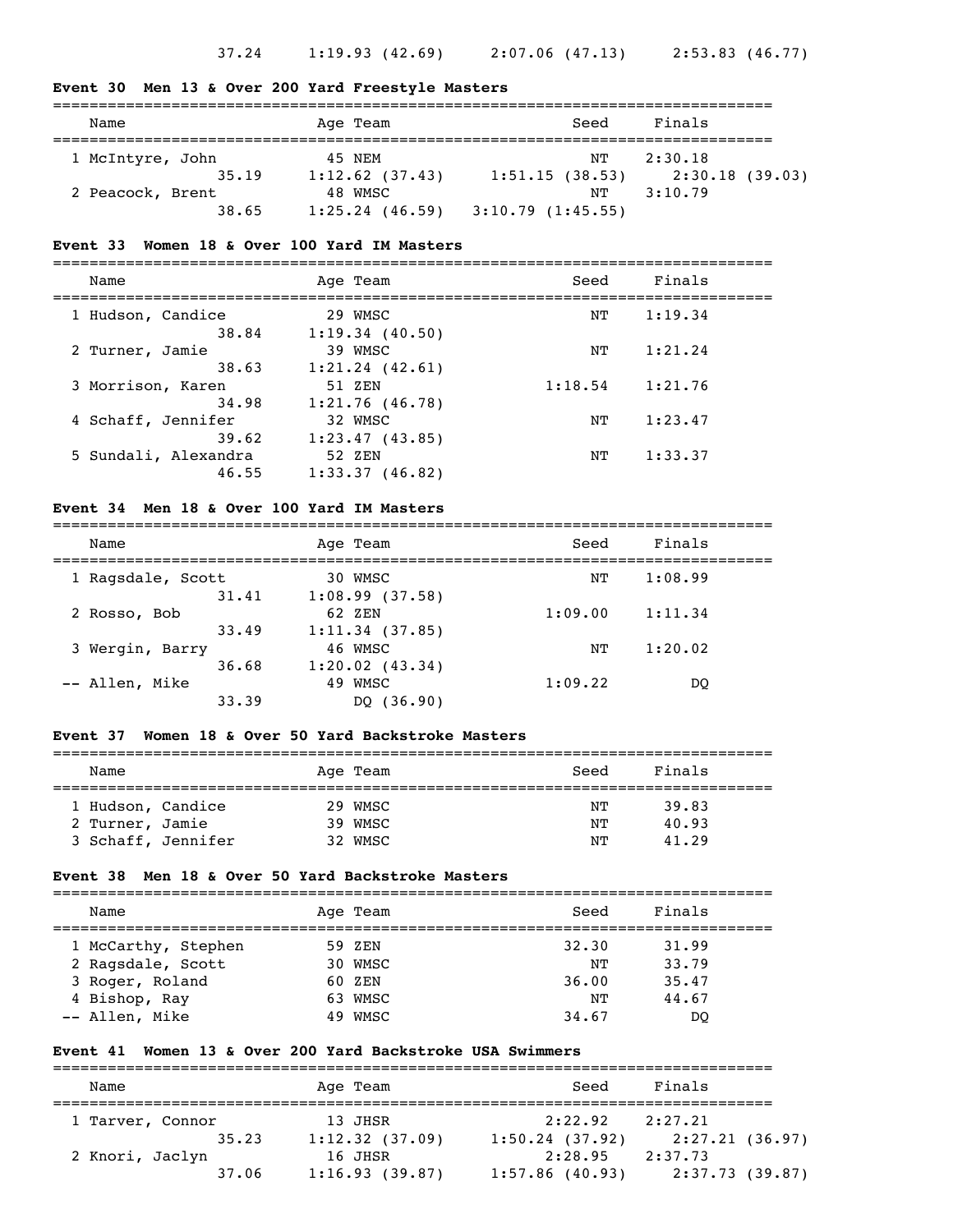| 3 Wattles, Neoma | 13 RSSC        | $3:11.73$ $3:02.99$                 |                                     |
|------------------|----------------|-------------------------------------|-------------------------------------|
| 43.52            | 1:30.15(46.63) |                                     | $2:17.25$ (47.10) $3:02.99$ (45.74) |
| 4 Joy, Stephanie | 14 RSC         | $3:13.29$ $3:17.61$                 |                                     |
| 47.55            |                | $1:38.13(50.58)$ $3:17.69(1:39.56)$ | $3:17.61$ ()                        |

## **Event 45 Women 18 & Over 50 Yard Breaststroke Masters**

| Name                 | Age Team | Finals<br>Seed |  |  |  |  |
|----------------------|----------|----------------|--|--|--|--|
|                      |          |                |  |  |  |  |
| 1 Turner, Jamie      | 39 WMSC  | 38.60<br>NΤ    |  |  |  |  |
| 2 Hudson, Candice    | 29 WMSC  | 40.03<br>NͲ    |  |  |  |  |
| 3 Sundali, Alexandra | 52 ZEN   | 45.37<br>NΤ    |  |  |  |  |

## **Event 46 Men 18 & Over 50 Yard Breaststroke Masters**

| Name              |  | Age Team | Seed  | Finals |  |  |
|-------------------|--|----------|-------|--------|--|--|
|                   |  |          |       |        |  |  |
| 1 Rosso, Bob      |  | 62 ZEN   | 35.00 | 35.83  |  |  |
| 2 Ragsdale, Scott |  | 30 WMSC  | NΤ    | 36.02  |  |  |
| 3 Chambers, Terry |  | 56 WMSC  | NΤ    | 39.92  |  |  |
| 4 Bishop, Ray     |  | 63 WMSC  | NΤ    | 43.37  |  |  |

#### **Event 49 Women 13 & Over 200 Yard Breaststroke USA Swimmers**

| Name                 | Age Team          | Seed           | Finals            |
|----------------------|-------------------|----------------|-------------------|
| 1 Bates, Claire      | 16 JHSR           | 2:55.73        | 2:54.36           |
| 38.51                | 1:22.81(44.30)    | 2:08.80(45.99) | 2:54.36(45.56)    |
| 2 Gray, Haley        | 15 SCST           | 2:56.79        | 2:57.58           |
| 39.22                | 1:24.37(45.15)    | 2:11.19(46.82) | $2:57.58$ (46.39) |
| 3 Tarver, Connor     | 13 JHSR           | 2:56.73        | 3:08.10           |
| 43.96                | $1:31.94$ (47.98) | 2:20.42(48.48) | 3:08.10(47.68)    |
| 4 Settlemire, Jordan | 13 RSC            | NΤ             | 3:12.90           |
| 42.41                | 1:30.91(48.50)    | 2:22.79(51.88) | 3:12.90(50.11)    |
| 5 Joy, Stephanie     | 14 RSC            | 3:26.85        | 3:25.78           |
| 46.42                | 1:38.43(52.01)    | 2:34.26(55.83) | 3:25.78(51.52)    |

## **Event 49 Women 13 & Over 200 Yard Breaststroke Masters**

| Name               | Age Team          | Seed           | Finals         |  |  |  |  |
|--------------------|-------------------|----------------|----------------|--|--|--|--|
| 1 Schaff, Jennifer | 32 WMSC           | NТ             | 3:18.25        |  |  |  |  |
| 43.54              | $1:33.86$ (50.32) | 2:26.51(52.65) | 3:18.25(51.74) |  |  |  |  |

## **Event 57 Boys 18 & Over 200 Yard Freestyle Relay Masters**

| Seed<br>Team                                                                         | Finals            |
|--------------------------------------------------------------------------------------|-------------------|
| ' A'<br>1 WYOMING MASTERS SWIM CLUB<br>NT                                            | 1:51.94           |
| 1) Allen, Mike 49<br>2) Ragsdale, Scott 30                                           |                   |
| 4) Wergin, Barry 46<br>3) Concannon, Angie 41                                        |                   |
| 55.03 (28.41) 1:23.53 (28.50) 1:51.94 (28.41)<br>26.62                               |                   |
| 2 ZEN MASTERS<br>'B'<br>NΤ                                                           | 1:59.28           |
| 1) McCarthy, Stephen 59<br>2) Roger, Roland 60                                       |                   |
| 3) Sundali, Alexandra 52<br>4) Rosso, Bob 62                                         |                   |
| $^{\prime}$ B <sup><math>^{\prime}</math></sup><br>3 WYOMING MASTERS SWIM CLUB<br>NΤ | 2:06.62           |
| 1) Turner, Jamie 39<br>2) Chambers, Terry 56                                         |                   |
| 3) Schaff, Jennifer 32<br>4) Hudson, Candice 29                                      |                   |
| 1:37.06(34.00)<br>1:03.06(31.70)<br>31.36                                            | $2:06.62$ (29.56) |

## **Event 61 Women 13 & Over 50 Yard Freestyle USA Swimmers**

| Name             | Age Team | Seed  | Finals |  |  |  |
|------------------|----------|-------|--------|--|--|--|
| 1 Tarver, Connor | 13 JHSR  | 27.55 | 28.58  |  |  |  |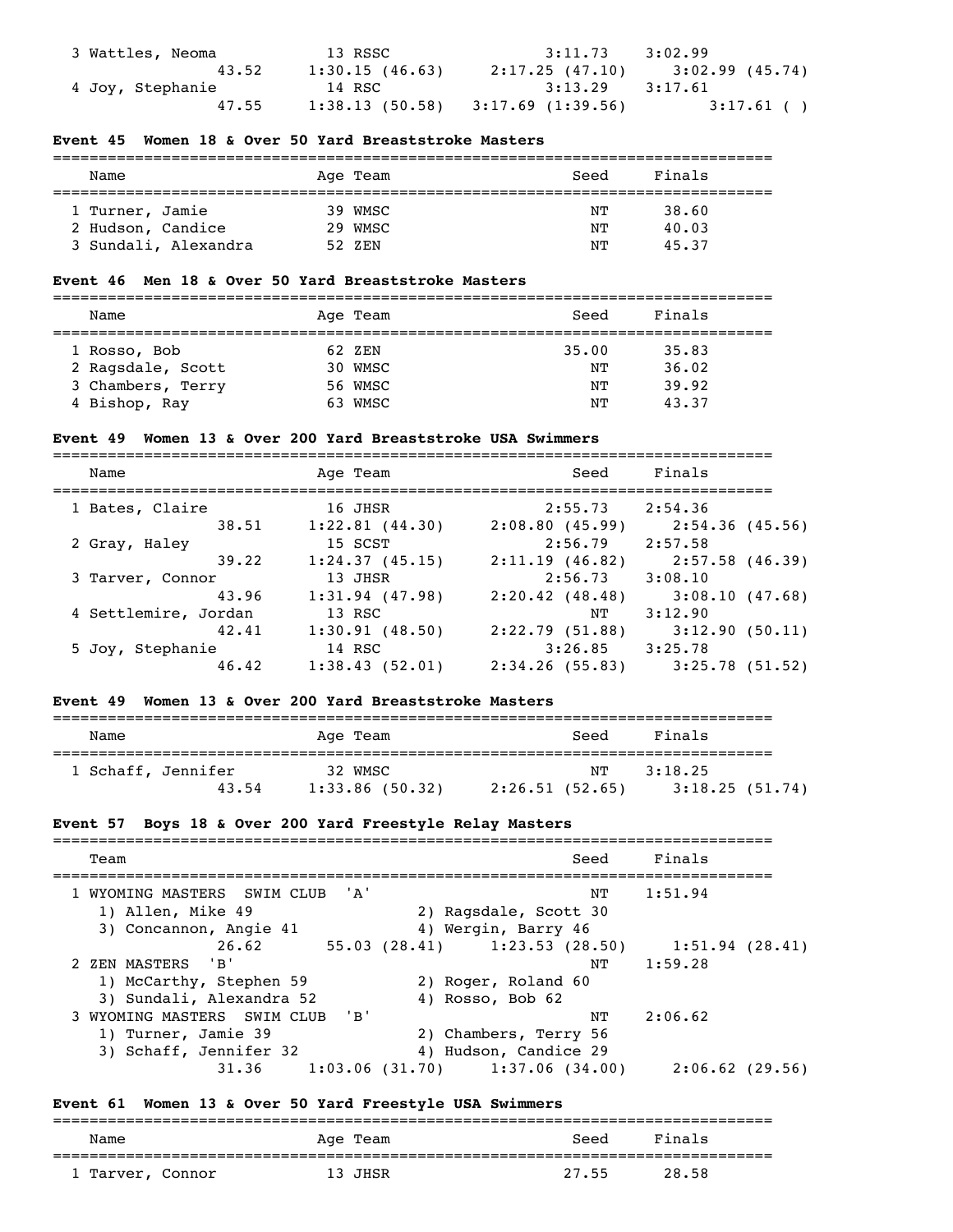| 2 Knori, Jaclyn      | 16 JHSR | 27.38 | 28.70 |
|----------------------|---------|-------|-------|
| 3 Bates, Claire      | 16 JHSR | 28.60 | 29.53 |
| 4 Gray, Haley        | 15 SCST | 29.29 | 30.45 |
| 5 Settlemire, Jordan | 13 RSC  | 30.09 | 31.29 |
| 6 Wattles, Neoma     | 13 RSSC | 32.05 | 31.45 |
| 7 Joy, Stephanie     | 14 RSC  | 34.38 | 36.88 |

## **Event 61 Women 13 & Over 50 Yard Freestyle Masters**

| Name               | Age Team | Seed  | Finals |  |  |  |
|--------------------|----------|-------|--------|--|--|--|
| 1 Morrison, Karen  | 51 ZEN   | 29.45 | 28.44  |  |  |  |
| 2 Concannon, Angie | 41 WMSC  | 28.00 | 28.58  |  |  |  |

## **Event 62 Men 13 & Over 50 Yard Freestyle Masters**

| ___  | ___________________ | ------------------------------------- |    |
|------|---------------------|---------------------------------------|----|
| Name | Age<br>am           | SPPC                                  | nа |

| 1 McCarthy, Stephen | 59 ZEN  | 27.00 | 26.86 |
|---------------------|---------|-------|-------|
| 2 Ragsdale, Scott   | 30 WMSC | NΤ    | 27.58 |
| 3 Rosso, Bob        | 62 ZEN  | 28.00 | 27.94 |
| 4 Roger, Roland     | 60 ZEN  | 29.00 | 28.34 |
| 5 Wergin, Barry     | 46 WMSC | NΤ    | 29.31 |
| 6 Helzel, Larry     | 61 ZEN  | 32.24 | 32.22 |

## **Event 67 Women 13 & Over 100 Yard Butterfly USA Swimmers**

| Name                 | Age Team       | Seed    | Finals  |  |
|----------------------|----------------|---------|---------|--|
| 1 Bates, Claire      | 16 JHSR        | 1:15.46 | 1:14.66 |  |
| 33.85                | 1:14.66(40.81) |         |         |  |
| 2 Settlemire, Jordan | 13 RSC         | 1:14.54 | 1:19.57 |  |
| 35.12                | 1:19.57(44.45) |         |         |  |
| 3 Joy, Stephanie     | 14 RSC         | 1:28.96 | 1:33.30 |  |
| 44.38                | 1:33.30(48.92) |         |         |  |

## **Event 67 Women 13 & Over 100 Yard Butterfly Masters**

| Name |                             | Age Team                  | Seed | Finals  |
|------|-----------------------------|---------------------------|------|---------|
|      | 1 Schaff, Jennifer<br>40.94 | 32 WMSC<br>1:32.04(51.10) | NТ   | 1:32.04 |

## **Event 68 Men 13 & Over 100 Yard Butterfly USA Swimmers**

| Name               |       | Age Team |                | Seed | Finals  |
|--------------------|-------|----------|----------------|------|---------|
| 1 Thompson, Robert |       | 48 LAN   |                | NТ   | 1:33.17 |
|                    | 40.05 |          | 1:33.17(53.12) |      |         |

## **Event 71 Women 9-10 500 Yard Freestyle USA Swimmers**

| Name                                                 |       | Age Team                                                     |                                  | Seed | Finals                                            |  |
|------------------------------------------------------|-------|--------------------------------------------------------------|----------------------------------|------|---------------------------------------------------|--|
| 1 Miller, Tanner<br>4:40.00(58.46)<br>8:29.49(54.87) | 48.03 | 9 RSSC<br>1:44.90(56.87)<br>5:38.46(58.46)<br>9:22.72(53.23) | 2:42.87(57.97)<br>6:35.29(56.83) | NТ   | 9:22.72<br>$3:41.54$ (58.67)<br>$7:34.62$ (59.33) |  |

## **Event 71 Women 11-12 500 Yard Freestyle USA Swimmers**

| Name            | Age Team          | Seed           | Finals          |
|-----------------|-------------------|----------------|-----------------|
| 1 Phelps, Kiana | 12 JHSR           | 6:09.24        | 6:16.30         |
| 32.43           | $1:08.62$ (36.19) | 1:46.23(37.61) | 2:24.62 (38.39) |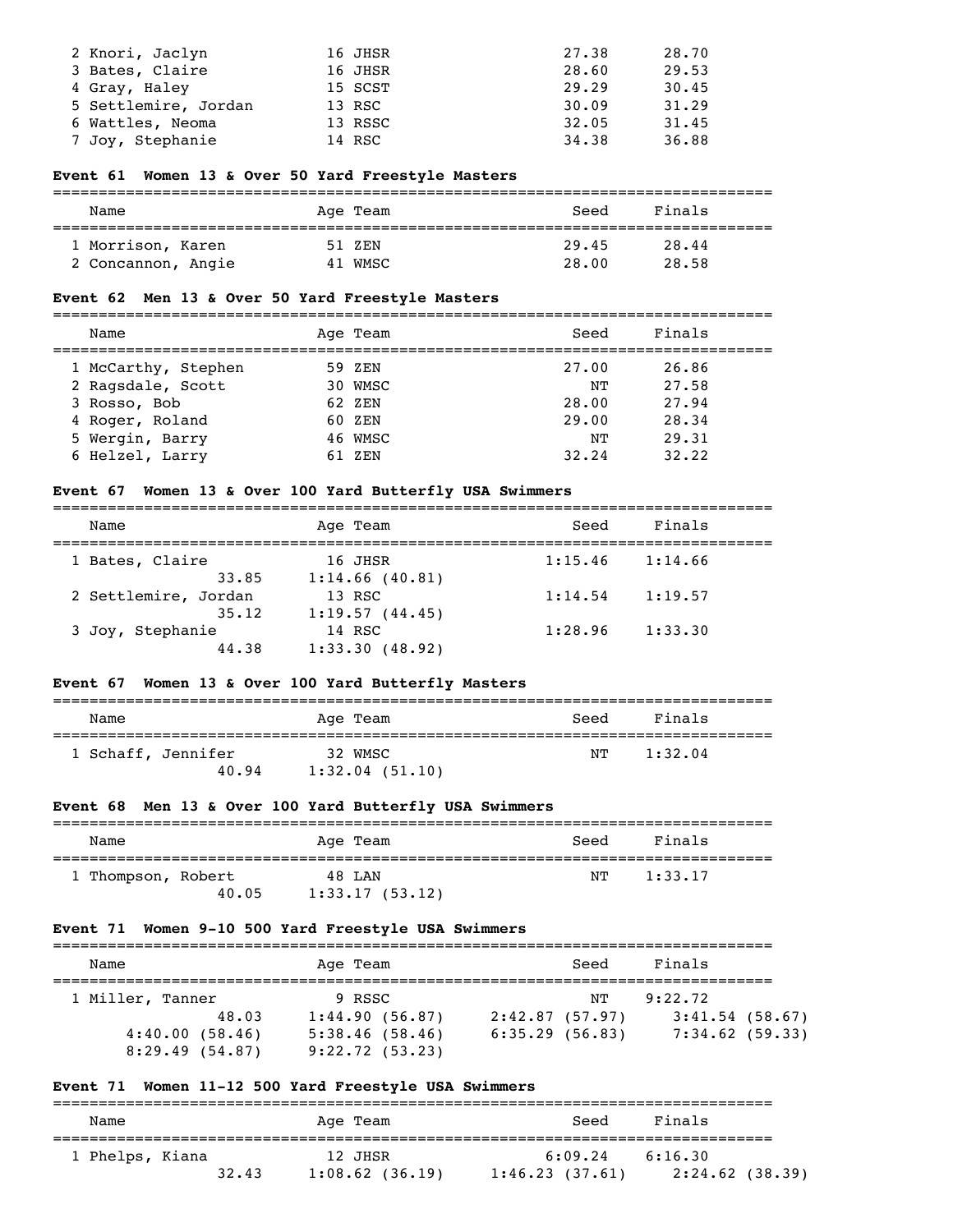| 3:03.41(38.79)   | 3:42.30(38.89)    | 4:20.83(38.53) | 4:59.97(39.14) |
|------------------|-------------------|----------------|----------------|
| 5:38.96(38.99)   | 6:16.30(37.34)    |                |                |
| 2 DeFauw, Hannah | 12 RSSC           | 6:22.82        | 6:31.80        |
| 34.80            | 1:14.18(39.38)    | 1:53.35(39.17) | 2:33.14(39.79) |
| 3:12.81(39.67)   | $3:52.81$ (40.00) | 4:33.13(40.32) | 5:13.09(39.96) |
| 5:53.20(40.11)   | 6:31.80(38.60)    |                |                |

#### **Event 71 Women 13 & Over 500 Yard Freestyle USA Swimmers**

=============================================================================== Name Ream Age Team Seed Finals =============================================================================== 1 Knori, Jaclyn 16 JHSR 5:47.74 5:54.63 31.56 1:06.06 (34.50) 1:41.60 (35.54) 2:17.38 (35.78) 2:53.77 (36.39) 3:30.12 (36.35) 4:06.74 (36.62) 4:43.34 (36.60) 5:19.69 (36.35) 5:54.63 (34.94) 2 Tarver, Connor 13 JHSR 5:49.98 5:57.04 31.97 1:06.93 (34.96) 1:42.69 (35.76) 2:19.34 (36.65) 2:55.70 (36.36) 3:32.55 (36.85) 4:09.32 (36.77) 4:45.88 (36.56) 5:21.90 (36.02) 5:57.04 (35.14) 3 Settlemire, Jordan 13 RSC NT 7:18.78 36.00 1:18.22 (42.22) 2:02.12 (43.90) 2:46.82 (44.70) 3:31.79 (44.97) 4:17.92 (46.13) 5:04.56 (46.64) 5:51.88 (47.32) 6:36.38 (44.50) 7:18.78 (42.40)

## **Event 71 Women 13 & Over 500 Yard Freestyle Masters**

| Name               | Age Team       | Seed           | Finals         |
|--------------------|----------------|----------------|----------------|
| 1 Concannon, Angie | 41 WMSC        | 6:07.99        | 6:15.88        |
| 32.34              | 1:07.99(35.65) | 1:45.22(37.23) | 2:23.16(37.94) |
| 3:01.80(38.64)     | 3:40.77(38.97) | 4:19.94(39.17) | 4:59.39(39.45) |
| 5:38.62(39.23)     | 6:15.88(37.26) |                |                |

#### **Event 71 Boys 9-10 500 Yard Freestyle USA Swimmers**

| Name              | Age Team            | Seed              | Finals         |
|-------------------|---------------------|-------------------|----------------|
| 1 DeFauw, Ronnie  | 10 RSSC             | 6:55.39           | 6:57.80        |
| 36.89             | 1:18.19(41.30)      | 2:00.15(41.96)    | 2:43.57(43.42) |
| $3:27.12$ (43.55) | $4:09.62$ $(42.50)$ | 4:52.45(42.83)    | 5:34.75(42.30) |
| 6:17.67(42.92)    | 6:57.80(40.13)      |                   |                |
| 2 Krell, Carl     | 10 KSC              | 7:12.20           | 7:36.07        |
| 39.12             | $1:24.62$ (45.50)   | $2:11.62$ (47.00) | 2:59.15(47.53) |
| 3:46.33(47.18)    | $4:33.64$ (47.31)   | $5:21.02$ (47.38) | 6:07.00(45.98) |
| 6:54.03(47.03)    | 7:36.07(42.04)      |                   |                |

#### **Event 71 Boys 11-12 500 Yard Freestyle USA Swimmers**

| Name               |       | Age Team          | Seed           | Finals         |
|--------------------|-------|-------------------|----------------|----------------|
|                    |       |                   |                |                |
| 1 Harbison, Kayden |       | 12 RSSC           | 6:23.10        | 6:18.87        |
|                    | 34.35 | 1:13.03(38.68)    | 1:52.15(39.12) | 2:30.53(38.38) |
| 3:08.73(38.20)     |       | $3:47.72$ (38.99) | 4:26.20(38.48) | 5:05.45(39.25) |
| 5:43.42(37.97)     |       | 6:18.87(35.45)    |                |                |

### **Event 71 Men 13 & Over 500 Yard Freestyle Masters**

| Name             | Age Team       | Seed                | Finals         |
|------------------|----------------|---------------------|----------------|
| 1 Sorensen, Jim  | 51 ZEN         | 5:20.00             | 5:15.36        |
| 30.01            | 1:00.89(30.88) | 1:31.86(30.97)      | 2:03.25(31.39) |
| 2:34.66(31.41)   | 3:06.60(31.94) | $3:38.68$ $(32.08)$ | 4:10.93(32.25) |
| 4:43.65(32.72)   | 5:15.36(31.71) |                     |                |
| 2 McIntyre, John | 45 NEM         | NΤ                  | 6:38.22        |
| 35.18            | 1:13.26(38.08) | 1:52.44(39.18)      | 2:32.37(39.93) |